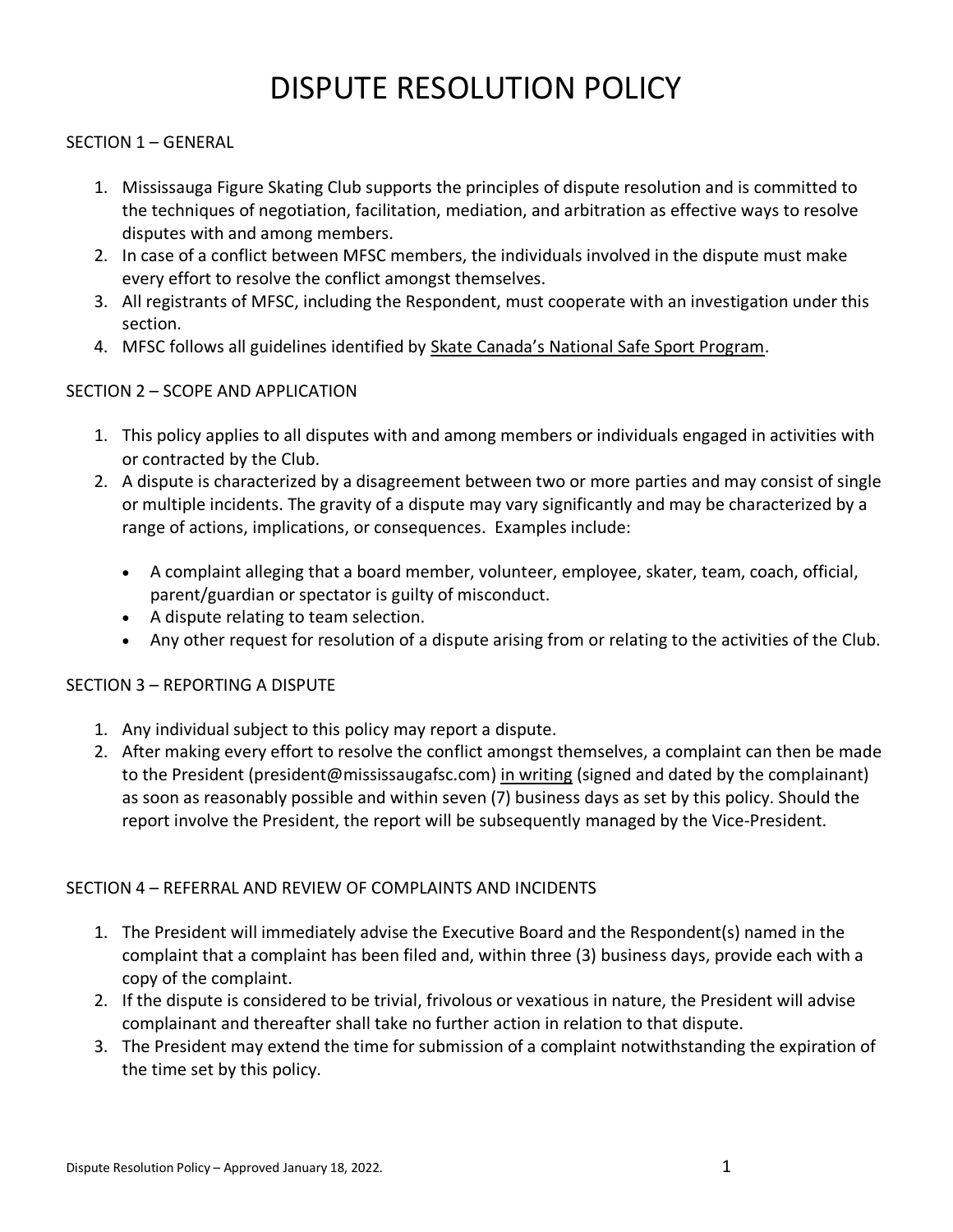#### SECTION 5 – INVESTIGATION COMMITTEE

This committee will consist of three (3) representatives: Vice-President as the Chairperson, one nonexecutive board member and one coach representative, to be selected at the beginning of the season. Should the report involve the Vice-President or a Coach, the investigation will be subsequently managed by an alternative member of the Executive Board/Board, ensuring there is no conflict of interest from either party, as per MFSC [Conflict of Interest](https://www.silverblades.ca/pages/Club-Policies/Conflict-Resolution-Policy/) policy.

# SECTION 6 – INVESTIGATION PROCEDURE

- 1. Disputes will be first referred to the President for consideration, clarification, and possible resolution.
- 2. The Investigation Committee will:
	- a. Provide a copy of the complaint to the Respondent within three (3) business days,
	- b. Gather information from the Respondent and any witnesses in regard to the dispute,
	- c. Facilitate a meeting between the parties and/or make recommendations for resolution.
	- d. A recommendation will be made to the President and this recommendation may include:
		- i. That the matter has been resolved between the parties and no further action should be taken,
		- ii. That no further action is warranted based on the facts of the case, or
		- iii. That the issue needs to be escalated to Skate Ontario for resolution
	- e. Upon completion of the investigation, the Chairperson shall make a written report to the President, which will include the decision and any matters disclosed during the investigation.
- 3. The Executive Board shall notify the parties of the investigation findings and provide a written report.

# SECTION 7 - RECORDS AND USE OF DECISIONS

- 1. The Executive Board shall maintain a record of all decisions of investigations.
- 2. The Investigation Committee and Board may consider the decisions of previous investigations but are not bound by the precedent.

# SECTION 8 – APPEAL PROCESS

- 1. If the dispute is not resolved to the satisfaction of both parties at Club level, it may be referred to the Skate Ontario office through methods that may include: communication with individual(s); early resolution facilitation; mediation; and/or arbitration.
- 2. If the Club's and Skate Ontario's Dispute Resolution Process has been exhausted, either party may direct their concern in writing to Skate Canada for resolution in accordance with Skate Canada's *[General Disputes Reporting and Resolution Policy](https://skatecanada.sharepoint.com/:b:/g/ET8aBZv-P-1FqKAG7xzBTucBvPwFkiFIQDqA5n5k9RtWwA?e=0zDEwB)* by email to safesport@skatecanada.ca or by telephone to 1-888-747-2372.
- 3. A fee may be charged by Skate Canada to the parties involved.